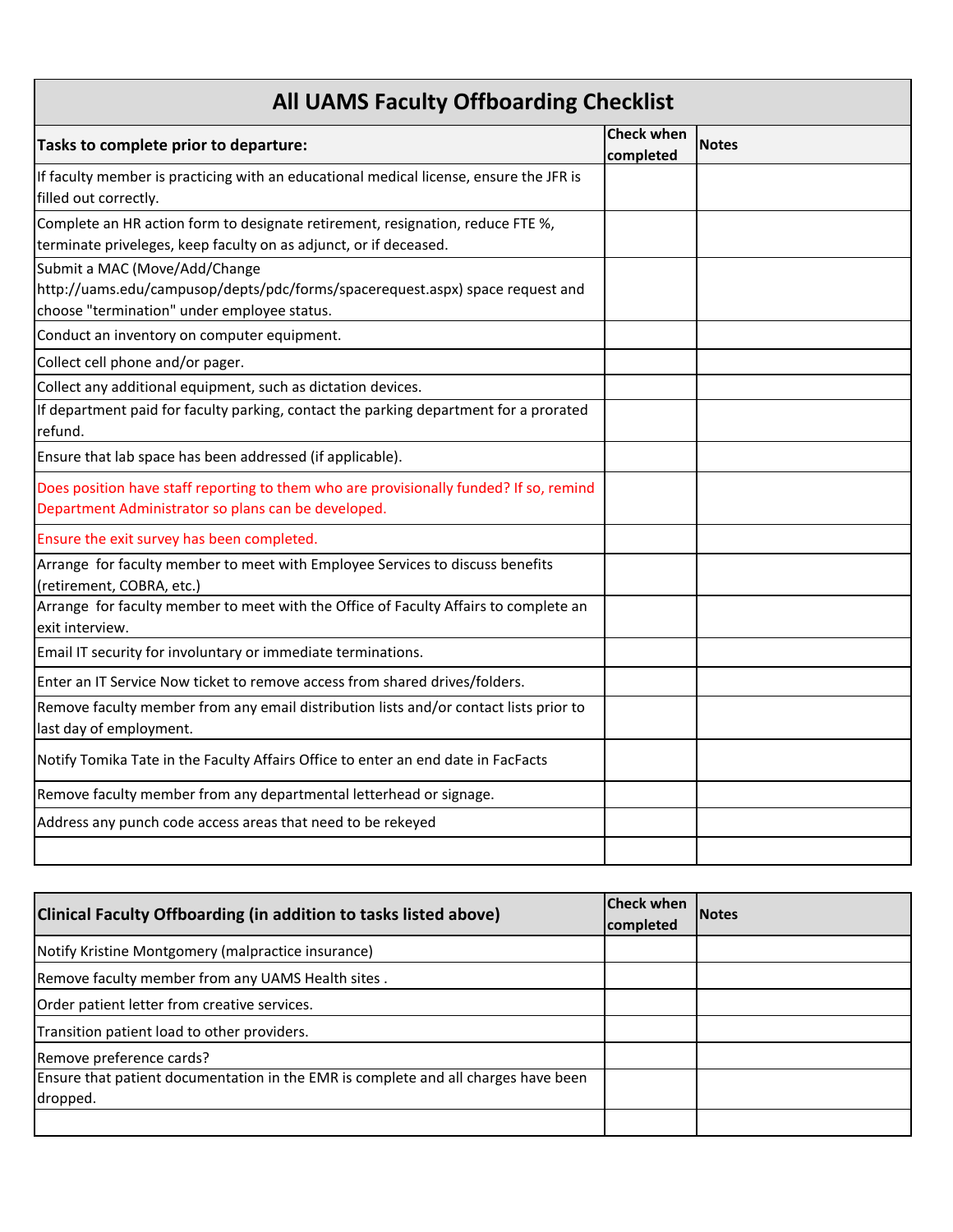| Tasks completed on last day of employment                                                                | <b>Check when</b><br>completed | <b>Notes</b> |
|----------------------------------------------------------------------------------------------------------|--------------------------------|--------------|
| Collect employee ID badge and send to slot #564.                                                         |                                |              |
| Instruct faculty member to return keys to key shop.                                                      |                                |              |
| Is there a phone number that needs to be forwarded or voicemails routed to a<br>different email address? |                                |              |
| Set up auto-reply from email address                                                                     |                                |              |
|                                                                                                          |                                |              |

| Research Offboarding (for anyone EVER involved in research at UAMS)                                                                                                                                                                                                    | <b>Check when</b><br>completed | <b>Notes</b> |
|------------------------------------------------------------------------------------------------------------------------------------------------------------------------------------------------------------------------------------------------------------------------|--------------------------------|--------------|
| If faculty member has ever been involved in research at UAMS and is part of the<br>College of Medicine, promptly enter resignation into the JFR. If not part of the COM,<br>first notify Dori Scroggins at dori@uams.edu.                                              |                                |              |
| <b>Research materials:</b>                                                                                                                                                                                                                                             |                                |              |
| Inventory any chemicals, and contact OH&S Environmental Programs Manager at<br>686-6958 for proper disposal or transfer to other labs.                                                                                                                                 |                                |              |
| Inventory biological materials and samples, including animal and human tissues,<br>and contact the Biological Safety Officer at 603-1288 for assistance with proper<br>disposal or transfer to other labs. (Autoclave or make safe by other means before<br>disposal.) |                                |              |
| Inventory radioactive materials and contact Radiation Safety Office (RSO) at 686-<br>7803 to dispose or transfer any of these material.                                                                                                                                |                                |              |
| Contact Division of Lab Animal Medicine (DLAM) at 686-5255 for appropriate<br>disposition/transfer of animal colonies.                                                                                                                                                 |                                |              |
| Identify any incoming Material Transfer Agreements (MTA) under which materials<br>were transferred to the laboratory, and assure any materials covered by such MTAs<br>are disposed of as provided by the terms of the MTAs.                                           |                                |              |
| If transferring animals outside of UAMS, contact cmsimecka@uams.edu.                                                                                                                                                                                                   |                                |              |
| Properly package and label for transport any hazardous materials that are to be<br>shipped off-campus. Contact OH&S to ensure packaging and labeling is completed<br>correctly.                                                                                        |                                |              |
| Properly dispose of all DEA controlled substances. Permission to transfer controlled<br>substances must be obtained before transferred to an approved employee. Contact<br>the Research Compliance Office at 686-8062 to begin the process.                            |                                |              |
| If you are planning to transfer anything outside of the country, immediately contact<br>Export Control at 686-6168.                                                                                                                                                    |                                |              |
| If involved in collaborative, bench, or human research, reach out to the Office of<br>Research Compliance for assistance with proper return or transfer of data and<br>materials.                                                                                      |                                |              |
| If involved in human studies, inform the IRB and Office of Research Compliance of<br>intended departure.                                                                                                                                                               |                                |              |
|                                                                                                                                                                                                                                                                        |                                |              |
|                                                                                                                                                                                                                                                                        |                                |              |